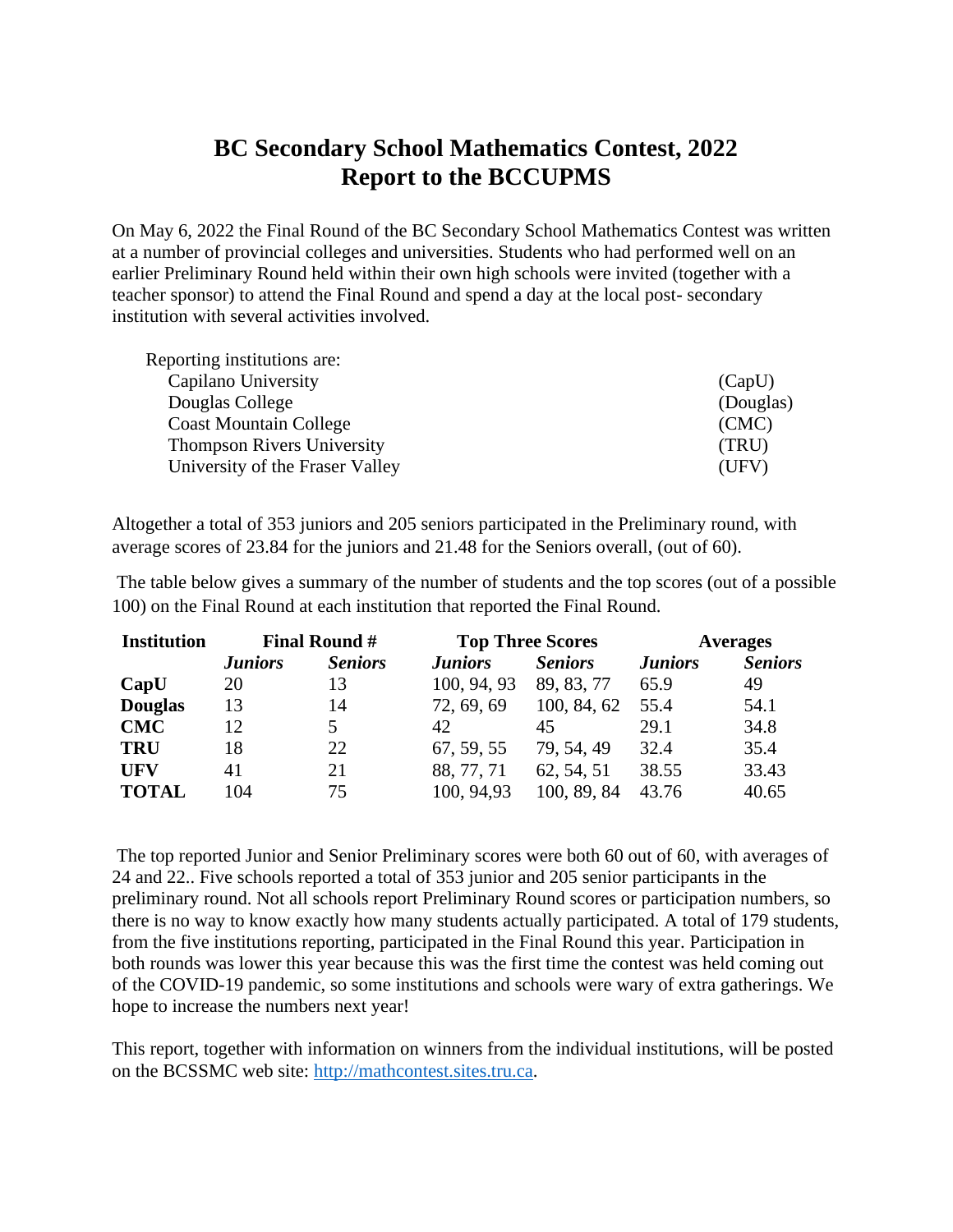For those planning for next year, the dates we are suggesting for the 2023 contest are: Preliminary Round: Wednesday, April 5, 2023 Final Round: Friday, May 5, 2023

Drafts will be ready on an earlier schedule this year. We hope to have the first drafts ready before the end of the summer. All help is welcomed whether in the form of suggested problems, feedback, solutions and TeX typesetting! Please contact Suzanne Feldberg sfeldberg@tru.ca if you are interested.

The Math Contest website is http://mathcontest.sites.tru.ca/. On it you will find the most recent provincial summaries, and previous contest papers dating back to 1999.

The top three students in at the Junior and Senior levels are given below. Note that participants were asked to submit a Freedom of Information Protection of Privacy Consent form in order for their names to be reported. In the following, only the names of participants who submitted a form are included, though school and grade are provided.

# Name School School Grade First Place Senior: Jerry Wang Vancouver Olympiad School 10 Second Place Second Frace Leonardo Zhou Vancouver Olympiad School 7<br>Senior: Third Place Samuel Zheng Moscrop Secondary School 11 First Place Junior: Kiran Sun Vancouver Olympiad School <sup>10</sup> Second Place Junior: Anthony Lu Vancouver Olympiad School <sup>10</sup> Third Place Junior Tanya Liu Moscrop Secondary School <sup>10</sup>

### **Capilano University**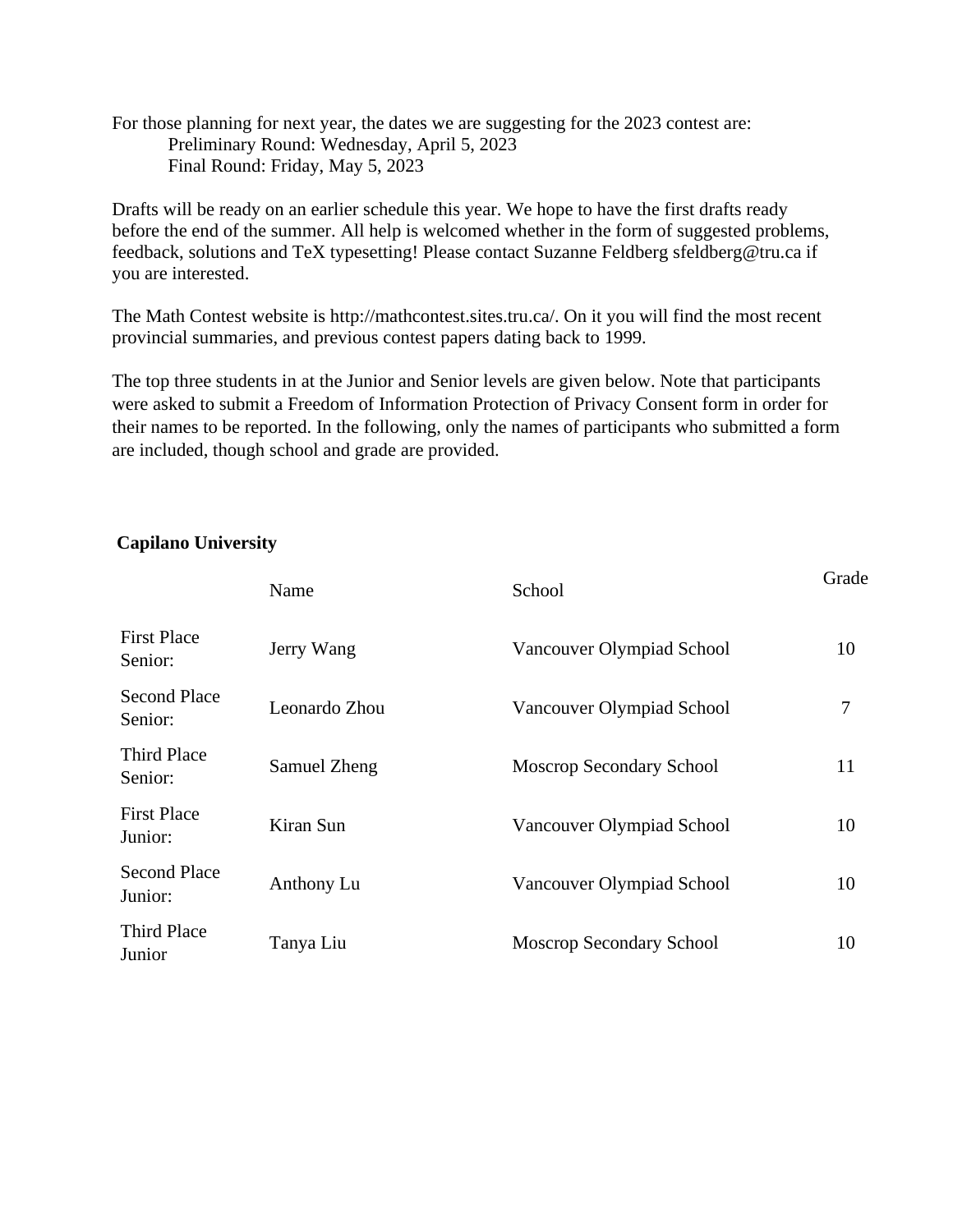| <b>Douglas College</b>         | Name              | School                          | Grade |
|--------------------------------|-------------------|---------------------------------|-------|
| <b>First Place</b><br>Senior:  |                   | <b>Pinetree Secondary</b>       | 12    |
| <b>Second Place</b><br>Senior: |                   | <b>Pinetree Secondary</b>       | 12    |
| <b>Third Place</b><br>Senior:  | Michael Mo        | <b>Pinetree Secondary</b>       | 12    |
| <b>First Place</b><br>Junior:  | Harry Lee         | <b>Riverside Secondary</b>      | 10    |
| <b>Second Place</b><br>Junior: | <b>Bruce Wang</b> | <b>Pinetree Secondary</b>       | 10    |
| Third Place<br>Junior          | David Wu          | <b>Heritage Woods Secondary</b> | 9     |

### **Coast Mountain College**

|                                | Name | School                        | Grade |
|--------------------------------|------|-------------------------------|-------|
| <b>First Place</b><br>Senior:  |      | Smither's Secondary           | 12    |
| <b>Second Place</b><br>Senior: |      | Smither's Secondary           | 12    |
| Third Place<br>Senior:         |      | <b>Charles Hays Secondary</b> | 11    |
| <b>First Place</b><br>Junior:  |      | <b>Charles Hays Secondary</b> | 10    |
| <b>Second Place</b><br>Junior: |      | Smither's Secondary           | 10    |
| Third Place<br>Junior          |      | <b>Charles Hays Secondary</b> | 10    |